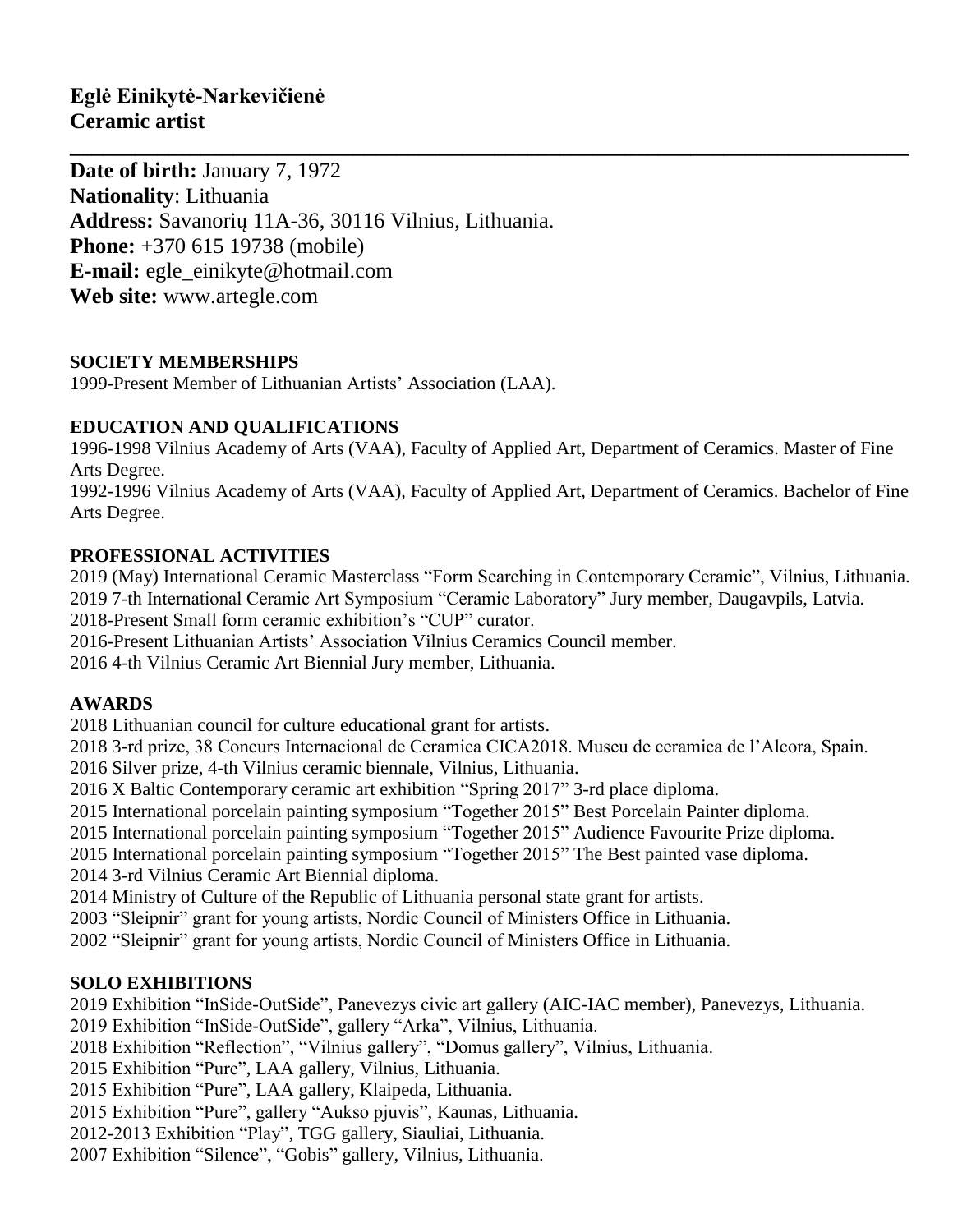2004 Exhibition "Lapland's Shining", UNESCO gallery, Vilnius, Lithuania.

## **GROUP EXHIBITIONS**

2019 KICB2019 The 10-th Korean International Ceramic Biennale 2019 (juried), Korea.

2019 4-th Contemporary Art Quadrennial "Q'19. Memorabilia." (juried), Vilnius, Lithuania.

2019 Exhibition of winners of Vilnius Ceramic Art Biennials 2010-2018, LAA gallery, Vilnius, Lithuania.

2018 International small form ceramics exhibition "Cup", LAA gallery, Vilnius, Lithuania.

2018 Exhibition "Inquietant/e figura humana", Museu d'Art Contemporani Vicente Aguilera Cerni de Vilafamés, Vilafamés (Castellón), Spain.

2018 5-th Vilnius Ceramic Art Biennial (juried), gallery "Arka", Vilnius, Lithuania.

2018 Exhibition 6-th Ceramic Art Symposium CERAMIC LABORATORY, Mark Rothko Centre, Daugavpils, Latvia.

2018 Exhibition Lithuanian Contemporary Ceramics. Collection of Panevezys International Ceramic Symposiums. Latvian Railway History Museum, Riga, Latvia.

2018 2-nd Latvia International Ceramics Biennale (juried), Marc Rothko Art Center, Daugavpils, Latvia. 2018 Exhibition International Art Ceramics symposium "Baikal-CeraMystica", Irkutsk, Russia.

2018 38 Concurs Internacional de Ceramica CICA2018 (juried), Museu de ceramica de l'Alcora (AIC-IAC member), Spain.

2018 International NVK Ceramics Triennial 2018 (juried), CODA museum, Apeldoorn, Netherland.

2018 Baltic Contemporary ceramic art exhibition "Spring 2018", gallery "Parkas", Kaunas, Lithuania.

2017 Small form ceramics exhibition "Cup", LAA gallery, Vilnius, Lithuania.

2017 Exhibition Collection of Ceramics from the Panevezys International Ceramic Symposiums, Panevezys civic art gallery, Panevezys, Lithuania.

2017 Exhibition "Harmony", LAA gallery, Vilnius, Lithuania.

2017 1-st International wood firing ceramic symposium "Fiery Letters" exhibition, Gavrilov Jam, Russia.

2017-Present Exhibition Collection of Ceramics from the Panevezys International Ceramic Symposiums, Presidential courtyard, Vilnius, Lithuania.

2017 Latvia International Ceramics Biennale's collection exhibition, Riga Art Space, Riga, Latvia.

2017 Baltic Contemporary ceramic art exhibition "Spring 2017", gallery "Parkas", Kaunas, Lithuania.

2016 4-th Vilnius ceramic biennale (juried), gallery "Arka", Vilnius, Lithuania.

2016 Contemporary Ceramic Art festival "ЦеГлина 2016", "ЦеГлинаAрт Center", Kiev, Ukraine.

2016 XXI Panevezys International Ceramic Symposium Exhibition, Panevezys civic art gallery, Panevezys, Lithuania.

2016 1-st Latvia International Ceramics Biennale (juried), Marc Rothko Art Center, Daugavpils, Latvia.

2016 Baltic Contemporary ceramic art exhibition "Spring 2016", gallery "Parkas", Kaunas, Lithuania.

2015 Exhibition "Reduction", LAA gallery, Vilnius, Lithuania.

2015 International porcelain painting symposium "Together 2015"exhibition, Riga porcelain museum, Latvia.

2015 Exhibition "Spring 2015", Ceramic museum, Kaunas, Lithuania.

2014 3-rd Vilnius ceramic biennale (juried), gallery "Arka", Vilnius, Lithuania.

2014 Exhibition "Spring 2014", LAA gallery, Klaipeda, Lithuania.

2014 Exhibition "Spring 2014", Ceramic museum, Kaunas, Lithuania.

2013-2014 Exhibition "5x5x5", LAA gallery, Vilnius, Lithuania.

2013 Exhibition "Synchrony" (juried), Galerie bij de Boeken, Ulft, Netherlands.

2013 Exhibition "Reduction", Ceramic museum, Kaunas, Lithuania.

2013 Exhibition "Spring 2013", Ceramic museum, Kaunas, Lithuania.

2012-2013 Exhibition "LAA collection" (juried), Rzeszów, Poland.

2012 Exhibition "Harmony", Lithuanian Republic Parliament, Vilnius, Lithuania.

2012 2-nd Vilnius ceramic biennale (juried), gallery "Arka", Vilnius, Lithuania.

2012 Exhibition "Thing. Green", LAA gallery, Vilnius, Lithuania.

2012 Exhibition "Spring 2012", LAA gallery, Klaipeda, Lithuania.

2012 Exhibition "Spring 2012", Ceramic museum, Kaunas, Lithuania.

2011-2012 Exhibition "Harmony", Punsk, Poland.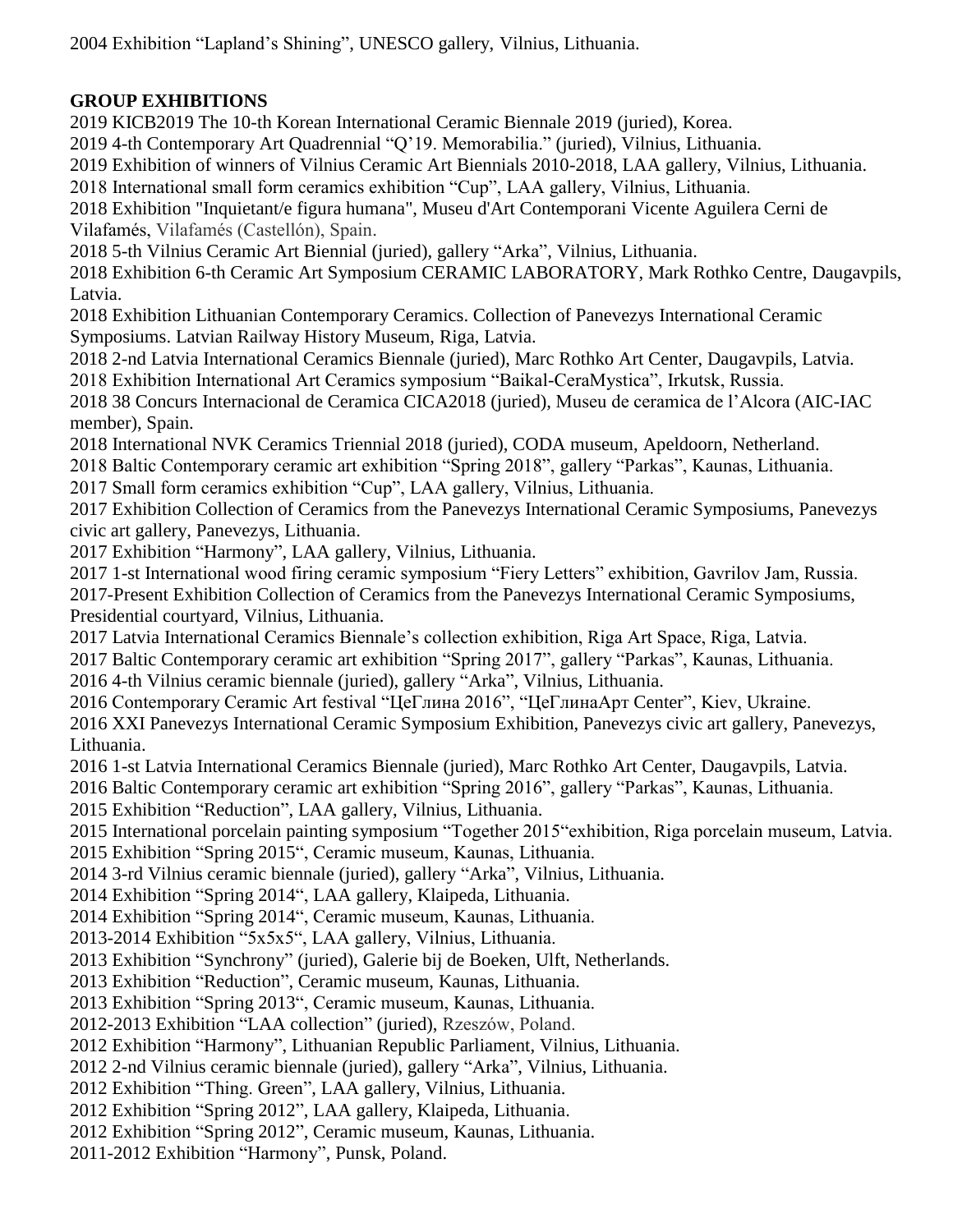- 2010 Lithuanian applied art mobile exhibition (juried), Poland, Italy.
- 2009 Exhibition "Spring 2009", Ceramic museum, Kaunas, Lithuania.
- 2008 Exhibition "CV Identity" (juried), LAA applied art gallery, Vilnius, Lithuania.
- 2008 Exhibition "Spring 2008", Ceramic museum, Kaunas, Lithuania.
- 2007 Exhibition "CV Identity" (juried), gallery "Arka", Vilnius, Lithuania.
- 2007 Exhibition "Elephant of the Year", "Gobis" gallery, Vilnius, Lithuania.
- 2007 Exhibition "Horses", Dusetos gallery, Dusetos, Lithuania.
- 2006 42-nd International Assembly of Ceramic:
	- Lithuanian ceramics exhibition, gallery "Arka", Vilnius, Lithuania.
	- VAA student's exhibitions, Vilnius Art Academy, Vilnius, Lithuania.
	- International anagama symposium exhibition, Vilnius, Lithuania.
- 2005 Exhibition "Applied Art 2005" (juried), gallery "Arka", Vilnius, Lithuania.
- 2003 Exhibition "Lithuanian Graphic Art' 2003" (juried), Contemporary Art Center, Vilnius, Lithuania.
- 2003 Lithuanian ceramics exhibition "Periphrasis"(juried), Hacettepe University Art Gallery, Turkey.
- 2003 Young ceramics exhibition "We are coming", Vilnius Art Academy, Vilnius, Lithuania.
- 2003 Exhibition "Lapland", Ricklundgarden, Saxnas, Sweden.
- 2003 Exhibition "Still-life", LAA gallery, Klaipeda, Lithuania.
- 2002 3-rd International paper symposium "Pop.menas`02" (Pop.art`02) exhibition, gallery "Naujieji skliautai", Vilnius, Lithuania.
- 2002 Exhibition "Lapland", Ricklundgarden, Saxnas, Sweden.
- 2001 2-nd International paper symposium "Pop.menas`02" (Pop.art`02) exhibition, gallery "Uzupis", Vilnius, Lithuania.
- 2000 1-st International paper symposium "Pop.menas 2000" (Pop.art 2000) exhibition, gallery "Lietuvos Aidas", Vilnius, Lithuania.
- 2000 1-st International paper symposium "Pop.menas 2000" (Pop.art 2000) exhibition, Dusetos gallery, Dusetos, Lithuania.
- 1999 Exhibition, Lithuanian Artist`s Association, Vilnius, Lithuania.
- 1998 II-nd National ceramics symposium exhibition "Figure", LAA applied art gallery, Vilnius, Lithuania. 1997 1-st International Artist`s Book Triennial "Vilnius Diary, Eight Days" (juried), "Kaire-desine" gallery, Vilnius, Lithuania.
- 1997 1-st Students ceramics symposium exhibition, gallery "Academia", Vilnius, Lithuania.
- 1997 Exhibition "Exposition", ethnographical museum, Alytus, Lithuania.
- 1996 Exhibition "Applied Art`96" (juried), Contemporary Art Center, Vilnius, Lithuania.
- 1996 Exhibition "Pictures", gallery "Academia", Vilnius, Lithuania.
- 1995 Students Art Days, Vilnius Art Academy, Vilnius, Lithuania.

# **SYMPOSIA, RESIDENCIES**

2019 The International Woodfired Ceramics Symposium(juried), Kohila Village, Estonia.

2018 6-th Ceramic Art Symposium CERAMIC LABORATORY (juried), Mark Rothko Centre, Daugavpils, Latvia.

- 2018 International Art Ceramics symposium "Baikal-CeraMystica" (juried), Baikal lake, Olhon, Russia.
- 2017 9-th International Symposium on Small Form Ceramic "Navigation" (juried), Ventspils, Latvia.
- 2017 1-st International wood firing ceramic symposium "Fiery Letters" (juried), Gavrilov Jam, Russia.
- 2016 XXI Panevezys International ceramic symposium (juried), Panevezys, Lithuania.
- 2015 International scientific and practical conference "Art of Ceramics and Glass in the modern world", St. Petersburg Stieglitz State Academy of Art and Design, Russia.
- 2015 International porcelain painting symposium "Together 2015", Zvartava, Latvia.
- 2015 Ceramics symposium "Reduction", Kaunas, Lithuania.
- 2013 Ceramics symposium "Reduction", Kaunas, Lithuania.
- 2007 V- International seminar "Person. Color. Nature. Music", Daugavpils University, Latvia.
- 2006 International anagama symposium, Vilnius, Lithuania.
- 2003 Project for young European artists "Year", Ricklundgarden, Saxnas, Sweden.